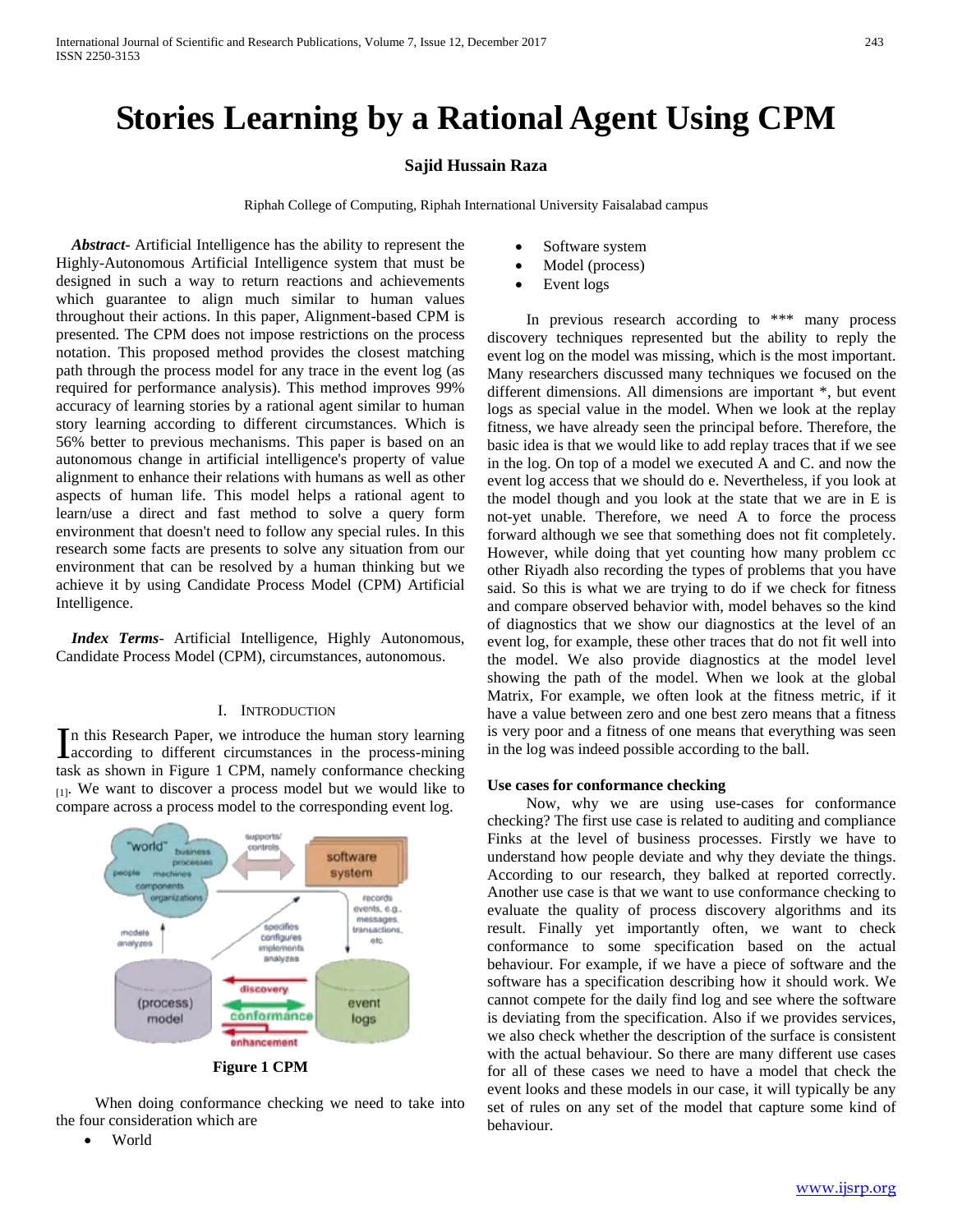#### **Auditing**

 The basic idea is to check whether a report that was reported correctly and this is done to check whether to business processes are executed within the boundary set by mine just governments that all the stakeholders and these boundaries are expressed in terms of a process model or a set of rules and one difficult rules as model profits model.

### **Increase emphasis on compliance**

 In the last couple of years, that has been lots of emphasis on compliance and auditing related issues. To ensure that organizations are doing what they say they are doing. A completely different use case is the evaluation of process discovery algorithms. In our research we study many algorithms. By using these algorithm we got four process models. And according to these algorithms we get a new process model CPM.



Typically looking at the four dimensions.

- 1. Fitness
- 2. Simplicity.
- 3. Generalization
- 4. Precision

 In this paper, we tried to compare the results of different processes. Discovery algorithms and process has many parameters in which you can also create many discovered models. What are the best models that we can look at? In this diagram, every red bolt corresponds to discovered process model [6]. Moreover, the two dementias indicate how will the fitness of the model is and how will the precision of the model is working? At this stage their a question arise which one is good model to consider? There is not a single model because you can clearly see [Figure 3Candidate Process Model](#page-1-0) that is apparently a tradeoff between the precision of fitness?

<span id="page-1-0"></span>

If we pick a model Pareto front  $_{[2] [3]}$  and start to analyses the model there is no other models that are better in all dimensions. We can look at that although a mole on the Pareto front and again you can see that a couple of models are discarded because they are dominated by the models on the plate of what we can do that for all model on the Pareto front and then be got that red dots as well as if we are just interested in these two dimensions.



**Figure 4 Relationship between Fitness and Precision**

 These are all the models that we should inspect because they are interesting. The other models are not interesting because there is always a model that is better than or at least as good in all dimensions. So far, we consider two dimensions one is Fitness and the second is precision. In this diagram [Figure 5 Difference](#page-1-1)  [between Precision and Simplicity,](#page-1-1) you concede that model five is being dominated by model two because model two is better in terms of fitness and is better in terms of precision. However, if we include the third dimension. It may be that model five is on the Pareto front. For example, plots fitness again simplicity. One can see that if we look up model five it is no longer dominated by model two on any of all the models. Therefore, there is no model but at the same time has a better fitness precision and simplicity model five so, it is not dominated on the Pareto front. We are interested in the models that are out on the potato frogs and compelling disco fourth bottles is not very easy,



<span id="page-1-1"></span>**Figure 5 Difference between Precision and Simplicity**

 Because one model can be better in terms of fitness. About to us in terms of simple simplicity or the other way around.

# **Comparing positive and negative deviants in any event log with the process model**

 If there are deviations, an obvious question to ask is the model wrong or is the log and both can be the case? THEREFORE, deviations considered good or bad. In many processes, People deliberately deviate from the process and in that way do something good. So for example, in hospitals, doctors will deviate and by these deviations, they are saving the lives of patients. We can also look for positive deviance things that deviate but in a positive manner. THEREFORE, deviations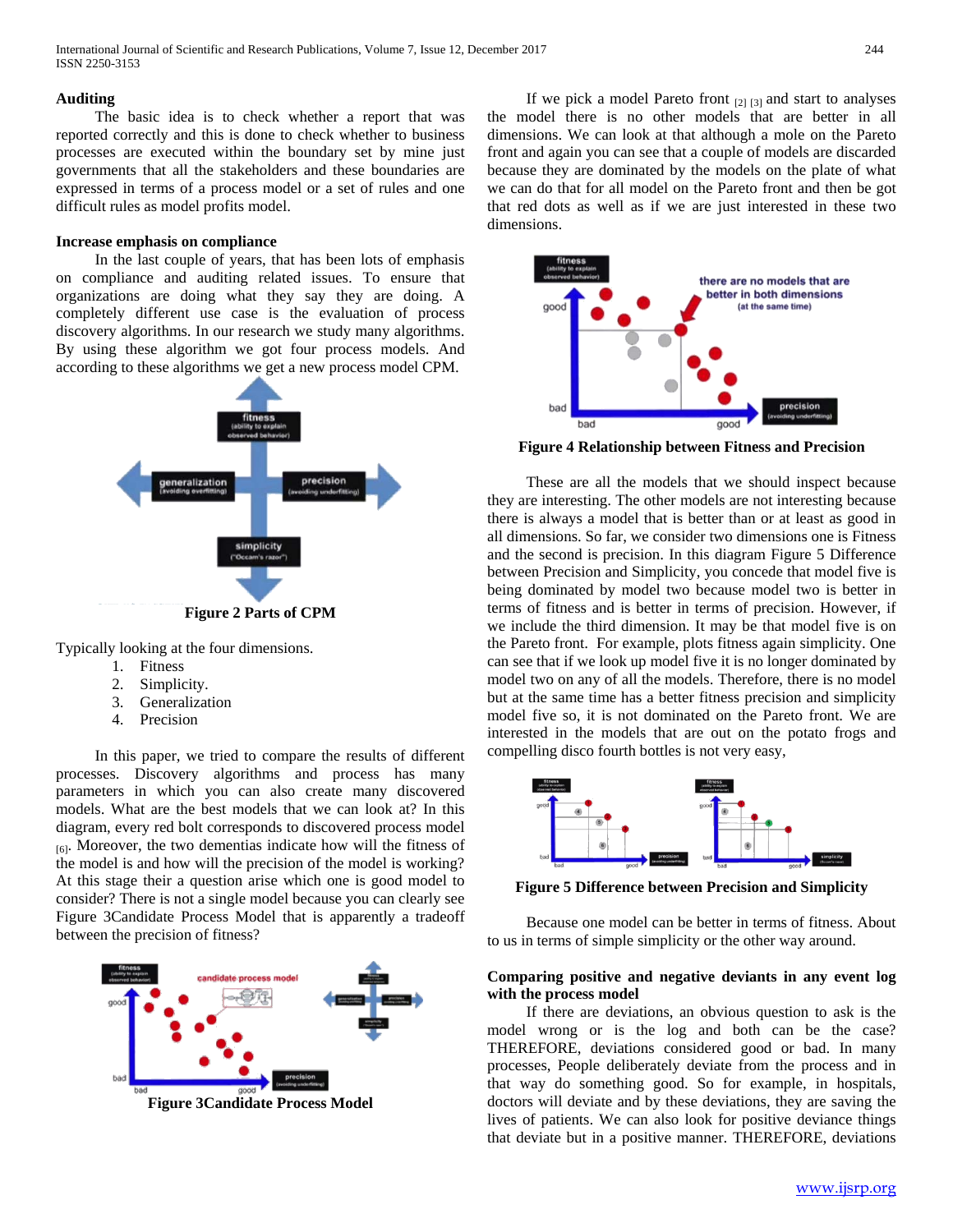are not always negative and it is not always the case that the process mobility rights and the event log are wrong. So far we have been discussing conformance checking mostly an offline but of course, you cannot done this at runtime. Online conformance checking means that the moment that the deviation Acer ups you immediately generate on the left.

#### **Conformance checking techniques and control flow**

 There are many situations where we would like to compare modeled and observed behavior. In this section, we discuss a particular technique to check conformance called causal footprints [4] and the idea based on one of the ingredients of the alpha algorithm  $_{[5]}$ . In the introduction of Alpha algorithm, we used made recess like that is called the footprint of particular log. We are using notions such as causality parallel and choice, they are based on the direct succession relationship. For example. If you look at this particular causal footprints, you will see that this arrow is indicating, that is followed by d at least once in the log. However, it is never the case that B. is followed by a. This parallel symbol is indicating that b a sometimes followed by c and c a sample is followed by d. Therefore, they happen in both directions, and then there is # symbol, which is the choice symbol. It is indicating that never followed by e and E is never followed by d. Therefore, these are the ingredients of creating a footprint. Nevertheless, it is very important to realize that you can create a foot but it based on the log. Butterfield can also create the footman place on a model because a model general authorized and by static analysis of these types of models, we can already derive this matrix with all the causalities. In this case, who opposes all discovered by Alpha algorithm both have the same cause of footprint, also there are no differences. Weather is disagreement between log on model and that leads to a foot printbased conformance of zero point seven five. Let us look at another model known as the flower model, which allows for lots of behavior, and Again try to estimates would you feeling is the foot print based conformance between the original flick and this flower model. We do the same as what we did before we take the original footprints and compared it with the footprints of the process model. This process model allows for much more behavior than what we have seen in the log. So if we visualize the differences you concede that in total there are forty-five different cell model and that leads to very low conformance of 0.29 and this is the verse conformance out of other three models that we have seen before because of the emissive amount of additional behavior allowed by this flower model and the footprints are incredibly flexible because the sense we can compare logs to logs you can compare models to models and you can compare models to event logs.

## **Limitations**

- 1. Frequencies are not used
- 2. Behavior is only considered indirectly
- 3. Aims to capture fitness, precision, and generalization in a single metric

#### **Approach to check on conformance**

 This approach is based on replaying the event log to diagnose differences between models and observed behavior. This figure shows a desire line this desire line is clearly indicating that the behavior of people is very different from the expected or model behavior, one can think of the gates. One can think of the desired line as the event log and that is clearly deviating behavior. Nevertheless, this approach has all kind of problems, for example, it does not take into account the frequency of traces. However, it does not actually look at the behavior. Now we look at a much more refined method that based on token based replied. So let us look at an example.



**Figure 6 Approach to check in conformance by graph**

We can see a trace A B. E. G., if we just consider a fitness at the level of complete traces one would say. This strays as a fitness or zero because it does not fit. We would like to look at fitness and conformance at the level of events because we have a long traces. However, we may have logged well known of the traces actually fitting we would get the conformance of zero but this would be very misleading them. This is done through counting called missing out remaining tokens to illustrate this. Let's a reply add this trace on this model. So first we execute an after executing a, we executed b we still do not see any problem. Nevertheless, while doing this we are producing and consuming tokens then, A the event log says that we need to execute E. that's why, we count the missing token. We continue, Then we execute E After executing E. we need to execute a G and we do not encounter any additional problems. Except for the fact that when we reach the end of the trace that is still a token left behind. Therefore, this example we have one remaining token of one missing token. It totaled over six produced tokens never six consume tokens that are one missing token and won the remaining tokens. Therefore, we can put this into a formula but looks like this but computes fitness as a number between zero and one zero means the fitness is as bad as is possible. The fitness of one means perfect fitness the trace could be applied without encountering any problems, as shown in Figure 7 [Resulted Fitness Ratio.](#page-2-0)



<span id="page-2-0"></span> Therefore, this case p and c is equal to six. M and R is equal to one, so if we find that formula, we get the conformance over 0.83. For this particular tries this approach based on simply counting the number of produced consumed missing out a mating token. Missing tokens are taken, that are consumed. While they are not, there so we need to add a token. The counter r country